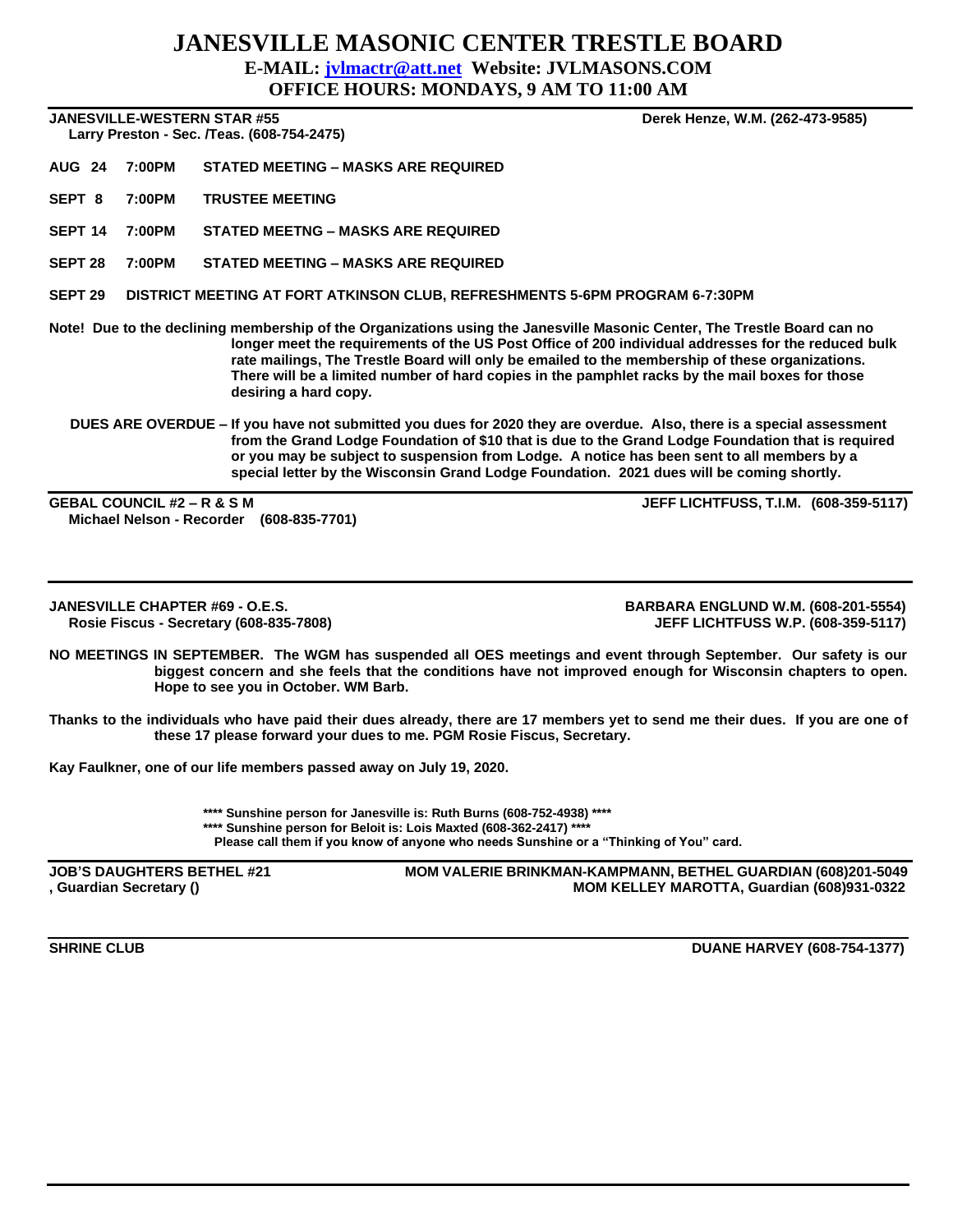

# **JANESVILLE'S TRESTLE-BOARD DESIGNS**

**E-mail: [jvlmactr@ATT.NET](mailto:jvlmactr@ATT.NET)**

### **Website: jvlmasons.com** *SEPTEMBER 2020*

| <b>SUNDAY</b> | <b>MONDAY</b>                                                                                                                                          | <b>TUESDAY</b>                                                    | <b>WEDNESDAY</b>                       | <b>THURSDAY</b> | <b>FRIDAY</b> | <b>SATURDAY</b> |
|---------------|--------------------------------------------------------------------------------------------------------------------------------------------------------|-------------------------------------------------------------------|----------------------------------------|-----------------|---------------|-----------------|
|               |                                                                                                                                                        | 1                                                                 | $\overline{2}$                         | $\mathbf{3}$    | 4             | 5               |
| 6             | $\overline{7}$<br><b>JANESVILLE-</b><br><b>WESTERN STAR</b><br><b>TRUSTEES &amp;</b><br><b>FINANCE</b><br><b>COMMITTEE</b><br>7:00PM<br><b>MEETING</b> | 8<br><b>AMERICAN</b><br><b>LEGION</b><br><b>MEETING</b><br>6:00PM | 9<br><b>OES</b><br><b>NO MEETINGS</b>  | 10              | 11            | 12              |
| 13            | 14<br><b>JANESVILLE-</b><br><b>WESTERN STAR</b><br>#55<br>7:00PM<br><b>MEETING</b>                                                                     | 15                                                                | 16                                     | 17              | 18            | 19              |
| 20            | 21<br><b>BLOOD DRIVE</b><br>9:30AM-2:30PM<br><b>ZOR SHRINE</b><br><b>CLUB</b><br>7:00PM                                                                | 22                                                                | 23<br><b>OES</b><br><b>NO MEETINGS</b> | 24              | 25            | 26              |
| 27            | 28<br><b>JANESVILLE-</b><br><b>WESTERN STAR</b><br>#55<br>7:00PM<br><b>MEETING</b>                                                                     | 29                                                                | 30                                     |                 |               |                 |
|               |                                                                                                                                                        |                                                                   |                                        |                 |               |                 |

**Mondays: - have coffee and conversation HAS BEEN PUT ON HOLD along with the Saturday Practice and Breakfasts.**

**AMERICAN RED CROSS BLOOD DRIVE: The Trustees are providing our building to the American Red Cross as a courtesy to the community and the American Red Cross. The American Red Cross will be holding a monthly Blood Drive every third Monday of the month from 9:30 am to 2:30 pm. Please help support them. Walk-ins are welcome but appointments are best. Appointments can be made through the jvlmasons.com website and clicking on the Red Cross icon or by going to redcrossblood.org. The next Blood Drives will be SEPTEMBER 21 and OCTOBER 19.**